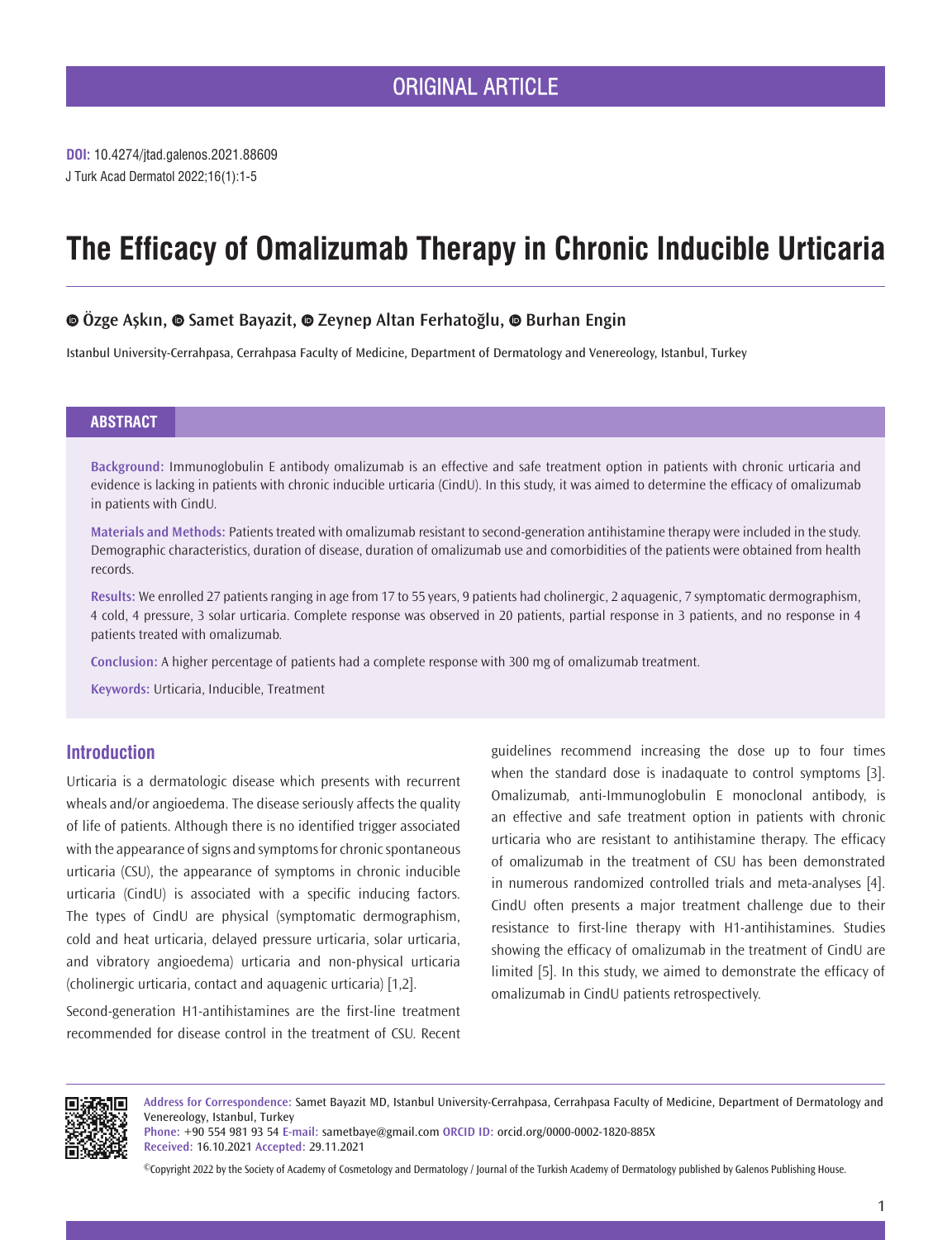# **Materials and Methods**

A total of 27 patients with CindU were treated with omalizumab in the dermatology department of Istanbul University Cerrahpasa-Cerrahpasa Faculty of Medicine between January 1, 2018 and May 31, 2021 (approval number: A-09, date:03.08.2021). Patients with CindU who were resistant to second-generation antihistamines and other conventional treatments were included in the study. We reviewed the health records of patients for demographic characteristics, duration of disease, duration of omalizumab use, and comorbidities. Disease severity was assessed using urticaria activity score; UAS7 score of ≤6 is well-controlled, 7-15 is mild, 16-27 modarate, 28-42 is severe urticaria. After omalizumab treatment, 50% or more improvement in UAS7 score was considered as complete response, less than 50% improvement as partial response, and those who did not show any change or showed an increase in disease severity were considered as non-responders. In addition, the efficacy of omalizumab treatment on the UAS7 score was evaluated by the change from baseline UAS7 to after UAS7 score. The ethical approvement was obtained from Istanbul University Cerrahpasa-Cerrahpasa Faculty of Medicine Institutional Review Board. Patients who denied research authorization were excluded. Omalizumab was used at a dose of 300 mg and repeated every month.

#### **Statistical Analysis**

Analyzes were performed by the use of the Statistical Package for the Social Sciences 2.0 version. The effiacy of treatment on symptom control was evaluated with the Wilcoxon test. A p-value of less than 0.05 was considered clinically significant.

## **Results**

The mean age of 27 patients was 36.3 (17-55) and the mean disease duration was 4.8 years (Table 1). The types of CindU of parients included in the study were demonstrated in Table 2. There was no significant relationship between treatment response and disease onset severity, disease duration and age. It was observed that the duration of the disease was significantly higher in patients who received steroid therapy compared to those who did not receive steroid therapy (median duration 2 years and 3.75 years p=0.009). The mean duration of omalizumab use was 11 months. Before treatment, 20 patients had severe urticaria, 7 patients had moderate and 1 patient had mild urticaria. In 20 of 27 patients, complete treatment response was obtained. Three of 27 patients showed partial response while four patients showed no response to omalizumab treatment. Among non-responders, three patients had cholinergic urticaria and 1 had symptomatic dermographism. A significant difference was observed in baseline and post-treatment

| Table 1. Demographic characteristics and features of patients       |                      |                  |            |
|---------------------------------------------------------------------|----------------------|------------------|------------|
|                                                                     |                      | $n=27$           | %          |
| Age*                                                                |                      | 36               | $17 - 55$  |
|                                                                     | Female               | 12               | (44.4)     |
| Sex                                                                 | Male                 | 15               | (55.6)     |
| Disease duration (year)*                                            |                      | $\sqrt{2}$       | $0.5 - 20$ |
|                                                                     | Cholinergic          | $\, 8$           | (29.6)     |
|                                                                     | Aquagenic            | $\overline{2}$   | (7.4)      |
|                                                                     | Dermographism        | $\overline{7}$   | (25.9)     |
| Type of inducible urticaria                                         | Cold                 | $\overline{2}$   | (7.4)      |
|                                                                     | Solar                | $\overline{2}$   | (7.4)      |
|                                                                     | Pressure             | $\overline{4}$   | (14.8)     |
|                                                                     | Cholinergic and cold | $\mathbf{1}$     | (3.7)      |
|                                                                     | Cold and solar       | $\mathbf{1}$     | (3.7)      |
| Duration of omalizumab use (month-dosage)*                          |                      | 8                | $2 - 39$   |
| Disease severity before treatment                                   | Well controlled      | $\boldsymbol{0}$ | (0)        |
|                                                                     | Mild                 | $\mathbf{1}$     | (3.7)      |
|                                                                     | Moderate             | 7                | (25.9)     |
|                                                                     | Severe               | 19               | (70.4)     |
| Treatment response                                                  | No response          | $\overline{2}$   | (7.4)      |
|                                                                     | Partial              | 10               | (37.0)     |
|                                                                     | Complete             | 15               | (55.6)     |
| the is the modian values the 14 is the minimum and may imum values. |                      |                  |            |

\*n is the median values the % is the minimum and maximum values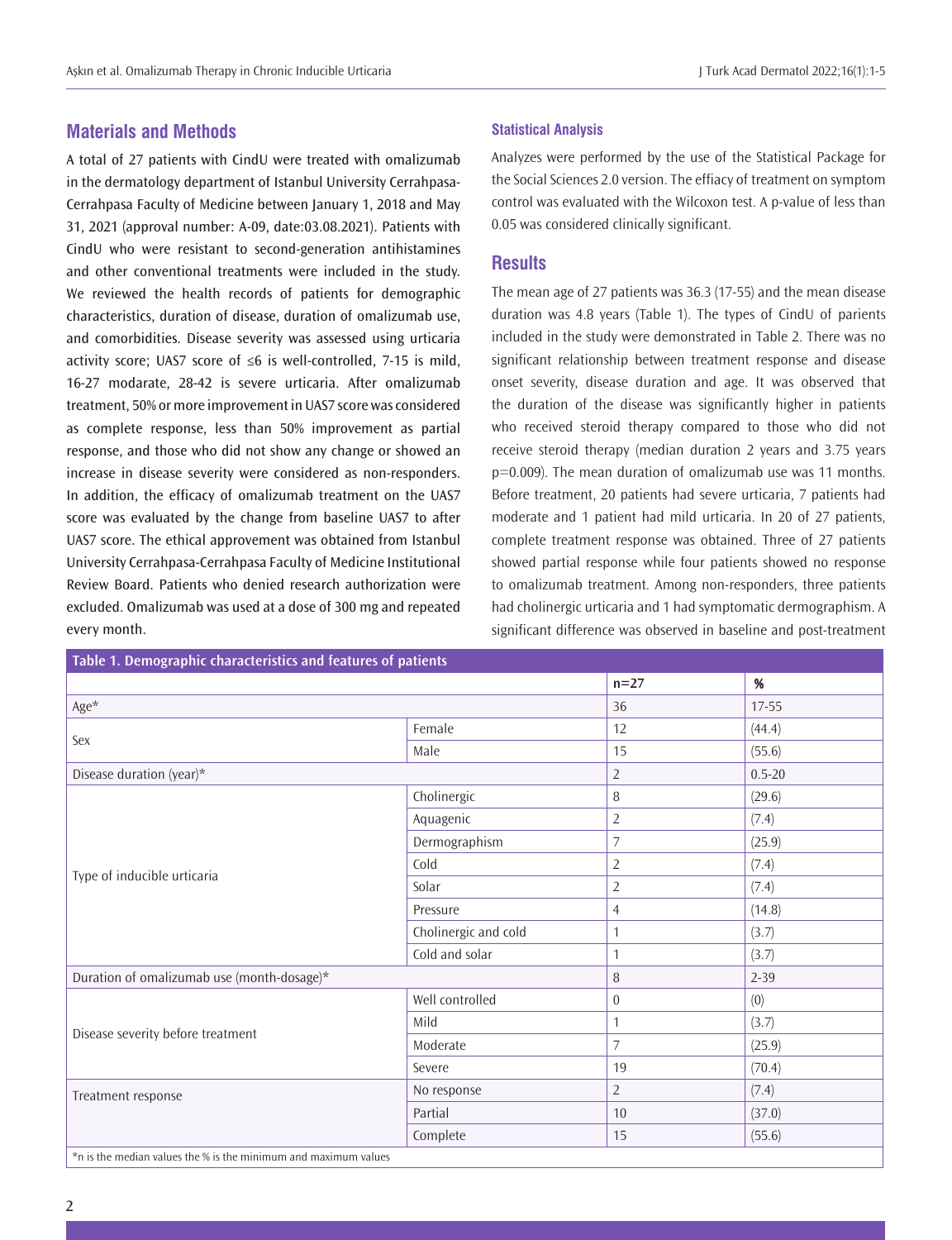UAS7 scores with omalizumab treatment ( $p < 0.0001$ ). The efficacy of omalizumab treatment on UAS7 score was shown in Table 2. No significant difference change was found between male and female patients in smyptom severity with omalizumab treatment ( $p=0.26$ ). There was no significant difference in the change of disease severity in patients who used systemic steroids as previous treatment compared to patients who did not use systemic steroids  $(p=0.4)$ (Figure 1 and Table 3).

## **Discussion**

In our study, omalizumab treatment was shown to be effective in patients with CindU. The efficacy of omalizumab in patients with cold urticaria, symptomatic dermographism and solar urticaria were demonstrated in placebo controlled randomized trials and phase 2 studies, respectively. The efficacy of omalizumab in pressure urticaria and cholinergic urticaria have been demonstrated in retrospective studies. Data showing the efficacy of omalizumab treatment on vibratory angioedema, aquagenic and contact urticaria were limited [6].





Our study was showed that the duration of the disease was significantly higher in patients treated with steroids. The factors associated with longer disease duration; late-onset disease, relapsing course, concomitant CIndU, functional serum autoactivity, and insufficient response to a standard dose of antihistamine [7,8]. Symptomatic dermatographism is the most common type of physical urticaria, which presents as linear wheals in areas of friction or itching, such as collars and cuffs of clothes [9]. Our study showed a complete response in 6 of 7 patients with symptomatic dermographism. The efficacy of omalizumab in patients with symptomatic dermographism was demonstrated in a placebocontrolled randomized study involving 55 patients. Significant improvement in symptoms and dermatological quality of life index scores were observed with 150 and 300 mg omalizumab treatment compared to placebo after 10 weeks of treatment [10]. Metz et al. [11] showed complete response to omalizumab treatment in 86% of the patients with symptomatic dermatographism. In a another study, one of the two patients with symptomatic dermographism showed achieved complete/almost complete response to omalizumab treatment [12]. In a study of 25 patients treated with omalizumab, after 8 week treatment 3 patients with symptomatic dermographism had complete symptom control (defined as ≥90% improvement) [13].

Cold urticaria is itching, burning and wheals that develops within minutes in areas exposed to cold [14]. In our study, complete response was observed in 2 cold urticaria patients and partial response was observed in 2 patients with cold urticaria. In a placebo randomized controlled trial, the efficacy of 150 mg and 300 mg omalizumab were compared with placebo in 31 cold urticaria patients. After 4 weeks of treatment, significant improvement in symptoms was observed with omalizumab 150 mg and 300 mg compared to placebo and no significant difference was observed between these 2 doses of omalizumab [15]. In the case series of Kitsiolus et al. [16] in which 5 adolescent patients with cold urticaria were treated with

| Table 2. The efficacy of omalizumab treatment on UAS7 score                                                                                                                                                                   |                 |                 |            |                    |          |          |  |  |
|-------------------------------------------------------------------------------------------------------------------------------------------------------------------------------------------------------------------------------|-----------------|-----------------|------------|--------------------|----------|----------|--|--|
|                                                                                                                                                                                                                               |                 | n               | Mean score | <b>Total score</b> |          |          |  |  |
| UAS7 after - UAS7 baseline                                                                                                                                                                                                    | Negative change | 25 <sup>a</sup> | 13.92      | 348.00             | $-4.387$ | < 0.0001 |  |  |
|                                                                                                                                                                                                                               | Positive change | 1 <sup>b</sup>  | 3.00       | 3.00               |          |          |  |  |
|                                                                                                                                                                                                                               | Equal           | 1 <sup>c</sup>  |            |                    |          |          |  |  |
|                                                                                                                                                                                                                               | Total           | 27              |            |                    |          |          |  |  |
| SUACH LOUIS REACHEST IN THE INTERFERENCE IN THE RELEASED OF THE CHARGE IN THE U.S. IN THE U.S. IN THE U.S. IN THE U.S. IN THE U.S. IN THE U.S. IN THE U.S. IN THE U.S. IN THE U.S. IN THE U.S. IN THE U.S. IN THE U.S. IN THE |                 |                 |            |                    |          |          |  |  |

a UAS7 after<UAS7 baseline, b UAS7 after>UAS7 baseline, c UAS7 after=UAS7 baseline

| Table 3. Relationship between previous treatments and changes in symptom severity with omalizumab treatment |                            |               |        |      |  |  |  |  |
|-------------------------------------------------------------------------------------------------------------|----------------------------|---------------|--------|------|--|--|--|--|
|                                                                                                             | Change in symptom severity |               |        |      |  |  |  |  |
|                                                                                                             | <b>Percentile 25</b>       | Percentile 75 | Median |      |  |  |  |  |
| Antihistaminic                                                                                              | 14.00                      | 30.00         | 21.00  | 0.40 |  |  |  |  |
| Antihistaminic and systemic steroid                                                                         | 21.00                      | 35.00         | 25.50  |      |  |  |  |  |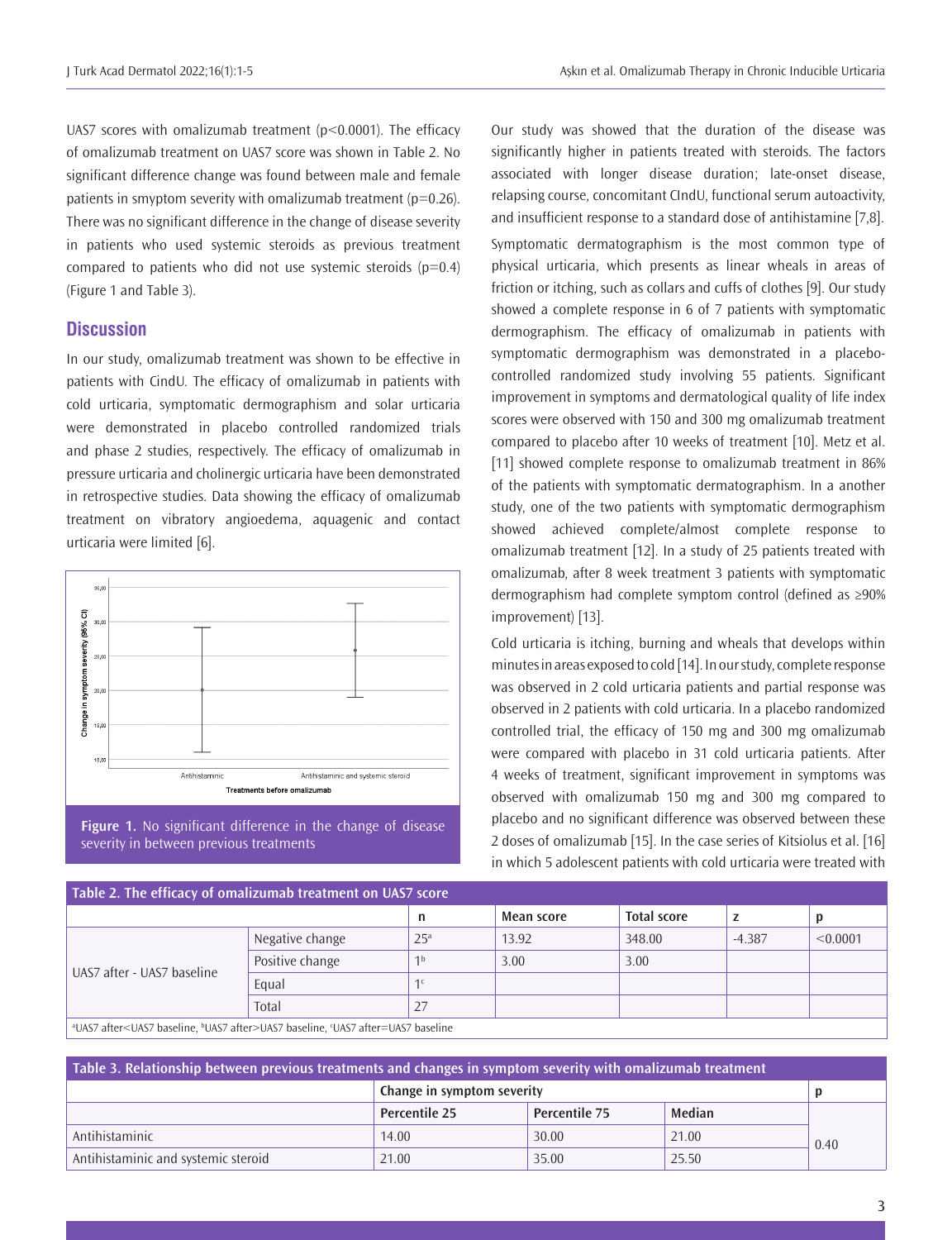omalizumab 300 mg, a significant improvement in CDLQI score of 41.46% were reported in all patients after 5 months of treatment. Metz et al. [11] were reported complete response with omalizumab treatment in 3 of 6 cold urticaria patients. In a case series report, all 6 cold urticaria patients showed significant improvement in symptoms with omalizumab treatment [17].

Solar urticaria occur within minutes of exposure to ultraviolet or visible wavelengths of solar radiation [18]. In our study, complete response was obsorved with omalizumab treatment in 3 patients with solar urticaria. In a phase 2 multicenter study, the efficacy of omalizumab in solar urticaria was researched in 10 patients. At the end of 12 weeks of treatment with 300 mg omalizumab, 40% of patients achieved a DLQI score of less than 6 and 40% had a 50% improvement in severity of symptoms (measured on a visual analog scale) [19]. In a case series, significant improvement in symptoms was observed in 3 solar urticaria patients with omalizumab at varying doses of 150 mg to 450 mg [20].

Delayed pressure urticaria is characterized by the development of ıtchinng and wheals at sites of pressure to the skin [21]. In 3 of 4 delayed pressure urticaria patients, a complete response was obtained with omalizumab treatment in our study. The efficacy of omalizumab in delayed pressure urticaria was demonstrated in 2 retrospective studies. In the study of Ghazanfar et al. [12], 3 of 5 delayed pressure urticaria patients achieved a complete response with omalizumab treatment. In another study, complete response was observed in 7 of 8 pressure urticaria patients treated with omalizumab [11].

### **Study Limitations**

The main limitations of our study are its retrospective nature and small sample size.

## **Conclusion**

In conclusion, this retrospective analysis demonstrated the efficacy of omalizumab in different types of CindU. In addition, no relationship was found between omalizumab treatment and previous treatments in the change of disease severity to obtain more trustable results, there is need for more studies researching the efficacy of omalizumab in CindU.

## **Ethics**

**Ethics Committee Approval:** The ethical approvement was obtained from Istanbul University-Cerrahpasa, Cerrahpasa Faculty of Medicine Institutional Review Board (approval number: A-09, date:03.08.2021).

**Informed Consent:** Retrospective study.

**Peer-review:** Internally peer-reviewed.

#### **Authorship Contributions**

Surgical and Medical Practices: Ö.A., B.E., Concept: Ö.A., B.E., Design: Ö.A., B.E., Data Collection or Processing: S.B., Z.A.F., Analysis or Interpretation: Ö.A., Z.A.F., Literature Search: S.B., Z.A.F, Writing: S.B.

**Conflict of Interest:** No conflict of interest was declared by the authors.

**Financial Disclosure:** The authors declared that this study received no financial support.

#### **References**

- 1. Magerl M, Altrichter S, Borzova E, Giménez-Arnau A, Grattan CE, Lawlor F, Mathelier-Fusade P, Meshkova RY, Zuberbier T, Metz M, Maurer M. The definition, diagnostic testing, and management of chronic inducible urticarias - The EAACI/GA(2) LEN/EDF/UNEV consensus recommendations 2016 update and revision. Allergy 2016;71:780-802.
- 2. Göncü EK, Aktan Ş, Atakan N, Başkan EB, Erdem T, Koca R, Şavk E, Taşkapan O, Utaş S. Türkiye ürtiker tani ve tedavi kilavuzu-2016. Turkderm Deri Hast ve Frengi Ars 2016;50:82-98.
- 3. Zuberbier T, Aberer W, Asero R, Abdul Latiff AH, Baker D, Ballmer-Weber B, Bernstein JA, Bindslev-Jensen C, Brzoza Z, Buense Bedrikow R, Canonica GW, Church MK, Craig T, Danilycheva IV, Dressler C, Ensina LF, Giménez-Arnau A, Godse K, Gonçalo M, Grattan C, Hebert J, Hide M, Kaplan A, Kapp A, Katelaris CH, Kocatürk E, Kulthanan K, Larenas-Linnemann D, Leslie TA, Magerl M, Mathelier-Fusade P, Meshkova RY, Metz M, Nast A, Nettis E, Oude-Elberink H, Rosumeck S, Saini SS, Sánchez-Borges M, Schmid-Grendelmeier P, Staubach P, Sussman G, Toubi E, Vena GA, Vestergaard C, Wedi B, Werner RN, Zhao Z, Maurer M; Endorsed by the following societies: AAAAI, AAD, AAIITO, ACAAI, AEDV, APAAACI, ASBAI, ASCIA, BAD, BSACI, CDA, CMICA, CSACI, DDG, DDS, DGAKI, DSA, DST, EAACI, EIAS, EDF, EMBRN, ESCD, GA²LEN, IAACI, IADVL, JDA, NVvA, MSAI, ÖGDV, PSA, RAACI, SBD, SFD, SGAI, SGDV, SIAAIC, SIDeMaST, SPDV, TSD, UNBB, UNEV and WAO. The EAACI/GA²LEN/EDF/WAO guideline for the definition, classification, diagnosis and management of urticaria. Allergy 2018;73:1393-414.
- 4. Zhao ZT, Ji CM, Yu WJ, Meng L, Hawro T, Wei JF, Maurer M. Omalizumab for the treatment of chronic spontaneous urticaria: A meta-analysis of randomized clinical trials. J Allergy Clin Immunol 2016;137:1742-1750.e4.
- 5. Trevisonno J, Balram B, Netchiporouk E, Ben-Shoshan M. Physical urticaria: Review on classification, triggers and management with special focus on prevalence including a meta-analysis. Postgrad Med 2015;127:565-70.
- 6. Maurer M, Metz M, Brehler R, Hillen U, Jakob T, Mahler V, Pföhler C, Staubach P, Treudler R, Wedi B, Magerl M. Omalizumab treatment in patients with chronic inducible urticaria: A systematic review of published evidence. J Allergy Clin Immunol 2018;141:638-49.
- 7. Hiragun M, Hiragun T, Mihara S, Akita T, Tanaka J, Hide M. Prognosis of chronic spontaneous urticaria in 117 patients not controlled by a standard dose of antihistamine. Allergy 2013;68:229-35.
- 8. Curto-Barredo L, Archilla LR, Vives GR, Pujol RM, Giménez-Arnau AM. Clinical Features of Chronic Spontaneous Urticaria that Predict Disease Prognosis and Refractoriness to Standard Treatment. Acta Derm Venereol 2018;98:641-7.
- 9. Breathnach SM, Allen R, Ward AM, Greaves MW. Symptomatic dermographism: natural history, clinical features laboratory investigations and response to therapy. Clin Exp Dermatol 1983;8:463-76.
- 10. Maurer M, Schütz A, Weller K, Schoepke N, Peveling-Oberhag A, Staubach P, Müller S, Jakob T, Metz M. Omalizumab is effective in symptomatic